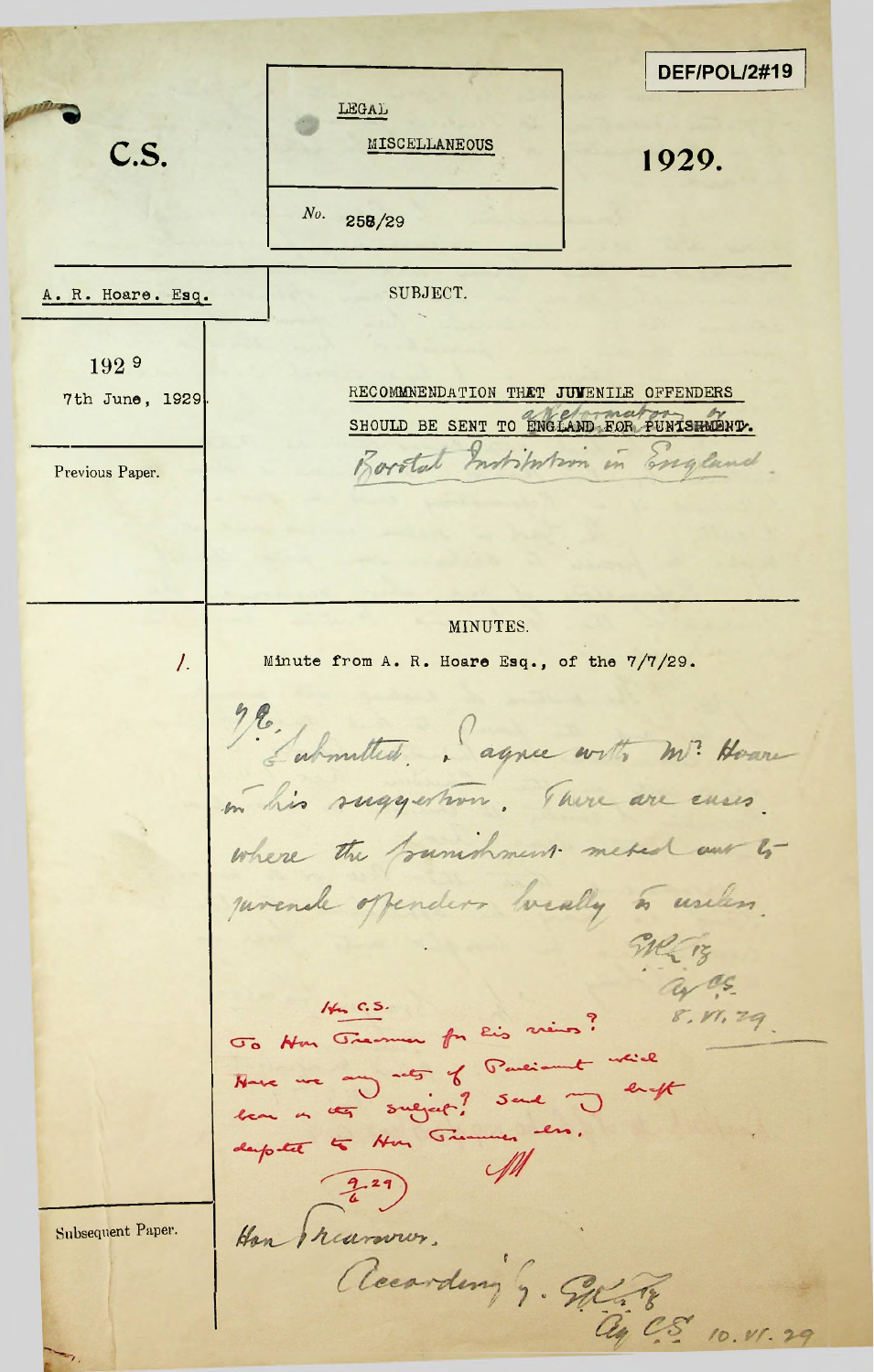Hon lot dec. Suffestion relative to sending puremile offenders England. 2. Examination of Polici bouver receipt obtendant in this Colony and further that is appear twice. Eschwanic has shown that a vue a good citizen - I know several such cases Leve. 3. To deal write cases such as that mentioned by hi- Houve, I consider it would be Sufficient if a Reformation could be see up breakly. The Gaoh is scion word and it might be possible to declare some para thereof services of the Garler and Matrix could then be utili ed. 4. The meeting of dealing with judenile oficious and the fower to send such offeries dealt with in the Children Que (UM) 1908. Presention of escreting to children is also provided I recommend that the Ret or so much thereof as may be applicable to local circumstances be brought unto force in this Colony. M. branju Harhen Trenouver 1 Polici magnotrati  $13.6.74.$ Doctatch to S of S. ho. 139 of 21 Hans, 1929.  $\boldsymbol{\mathcal{Z}}$  .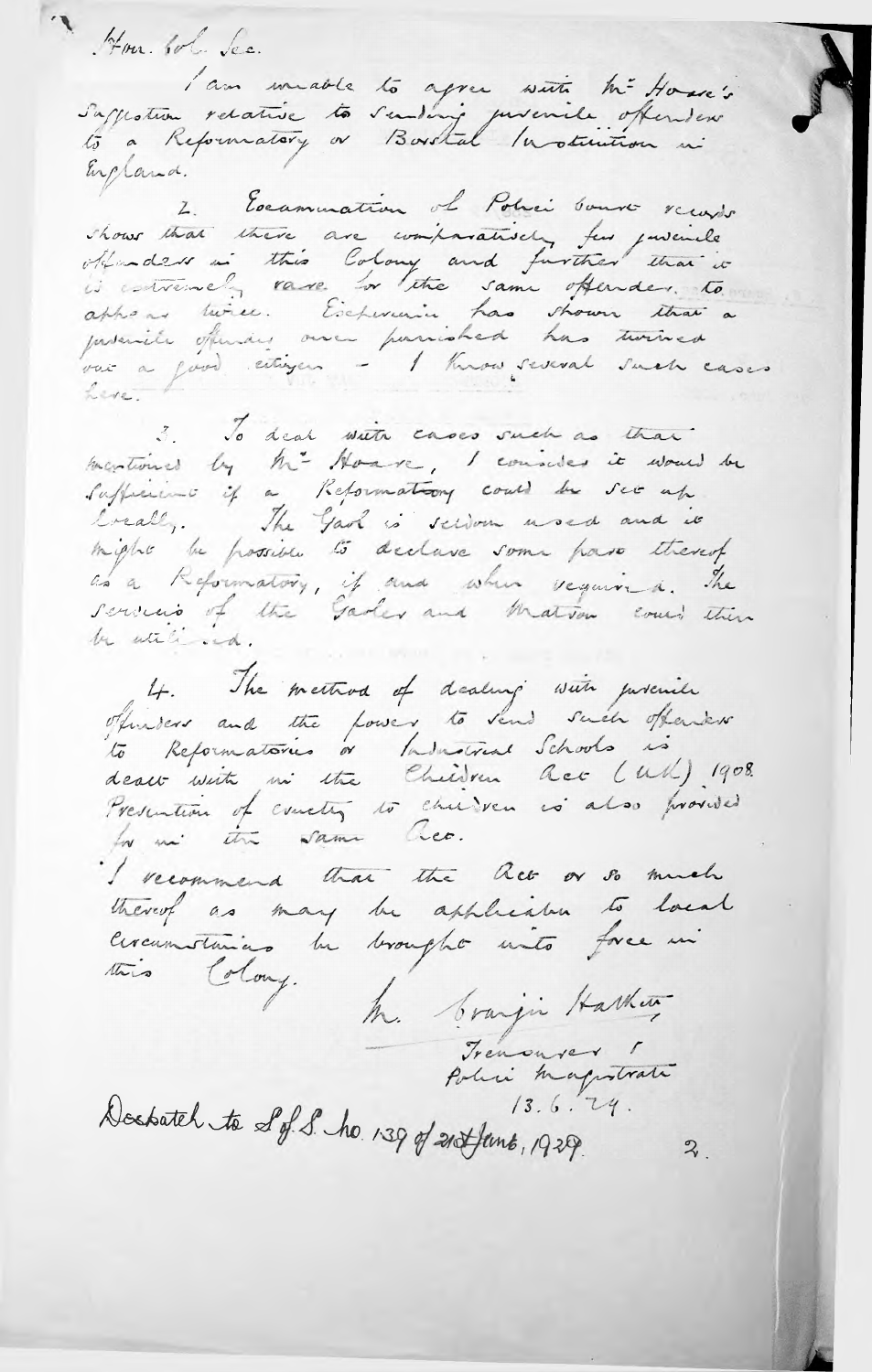U.S.O. No. 258/29.

Inside Minute Paper.

 $Sheet\ No$  2 Submitted. Legret the magestratés mainte har en? been submitted to your Excelling cartier, due to the paper beaning retained for the typony of the derfoarsh. 2. Strenk there are deffeculties en the every of We Cranque Halkettis magation. A local reformatory would require to be an institution reparate trom the saal been in the questoring of the child : education which tom an entor Tour bart of reformating legune. 3. The provincin of means of dealing with cases of the know en tre U.K. eventel, l'cannader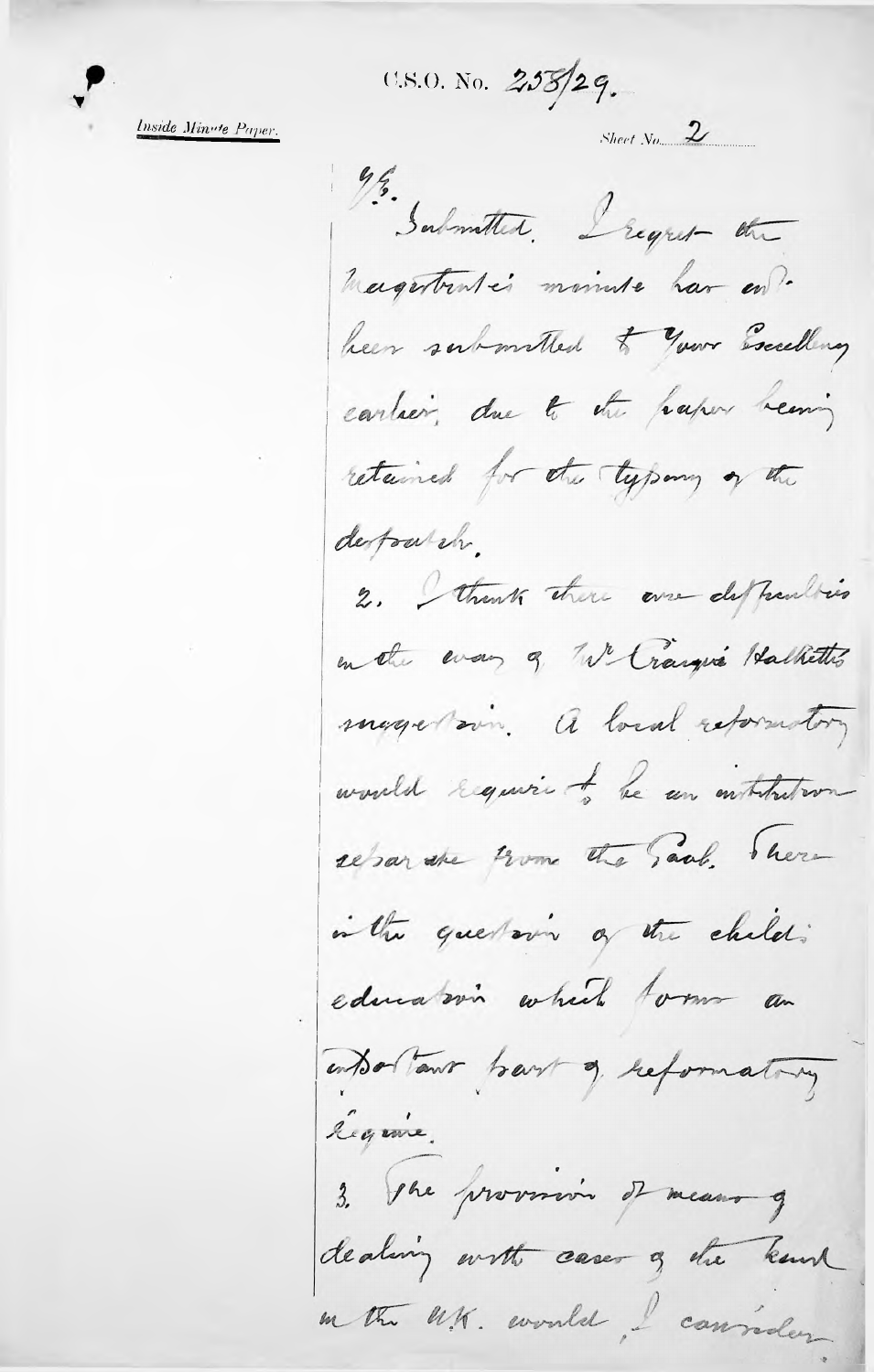act as a determent of irresponsible behaverns an the rant of togs who ar bresent have lette elset Lear dum a whapping. SAL Pr ages 01.29  $4m$   $c. s.$ It can do no have to have the power of sureing a long to a Reformation. Of course it would make le sure unes it was absented meaning and us a cast result. The local gard would not among the purpose of me.  $\frac{21}{6}$  and  $\frac{44}{6}$ Hon Ml. Cranger - Hallet To 24. 18 Hon de Je Surgin Lamen  $9.14$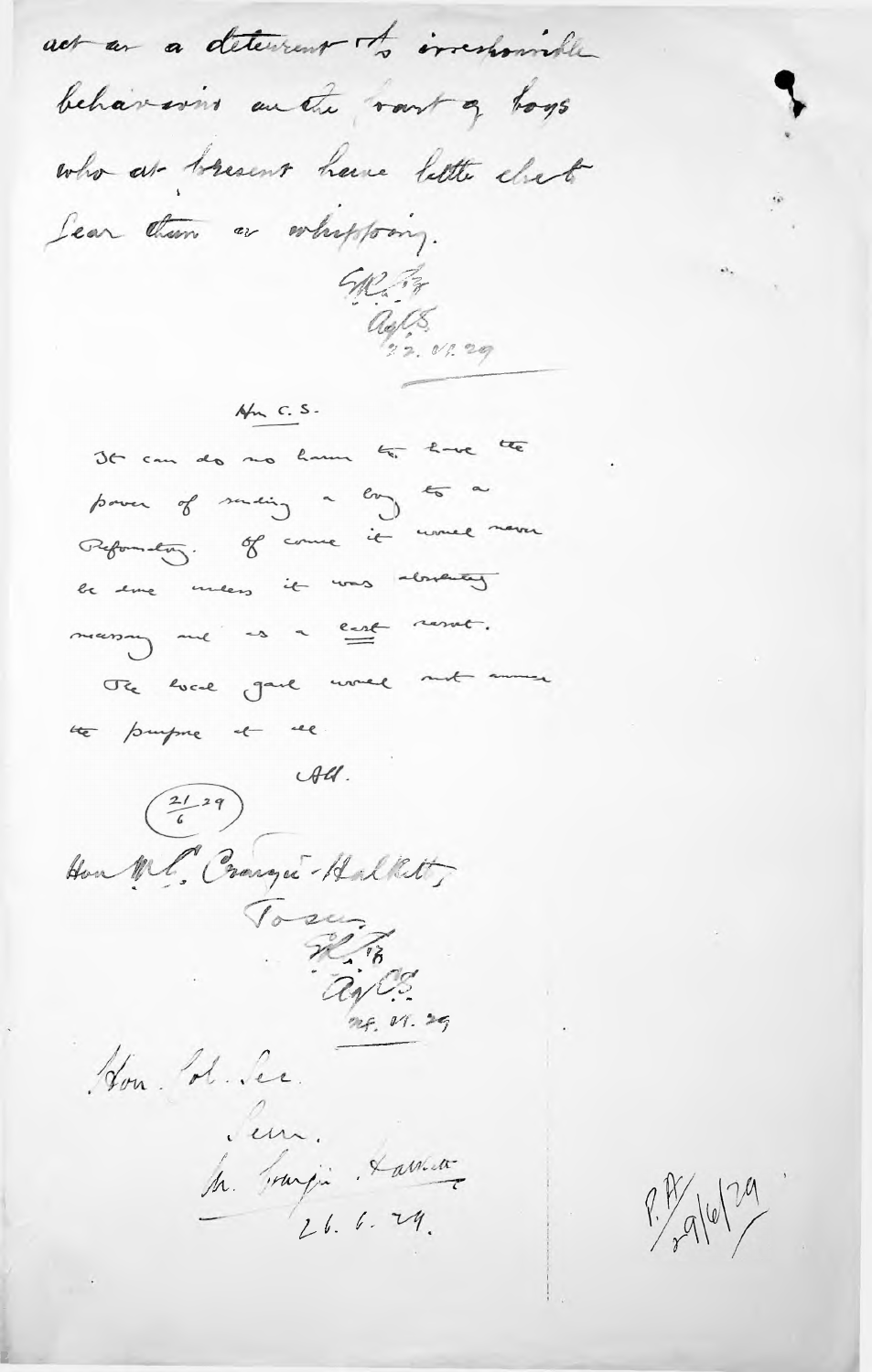$C.S.O.$  No. 258/29.

Inside Minute Paper.

3-4. Despaich from S. of S. No. 135 of 27 November, 1929.

Sheet  $N_0$   $\beta$ .

YE . Information. 2. Magntruk to see. To Twitter action seems necessary. GR 18  $M_{2^{30}}$ Magntante. Hon bol. See. Seen. h braigie Hashew  $\frac{1}{\sqrt{2}}$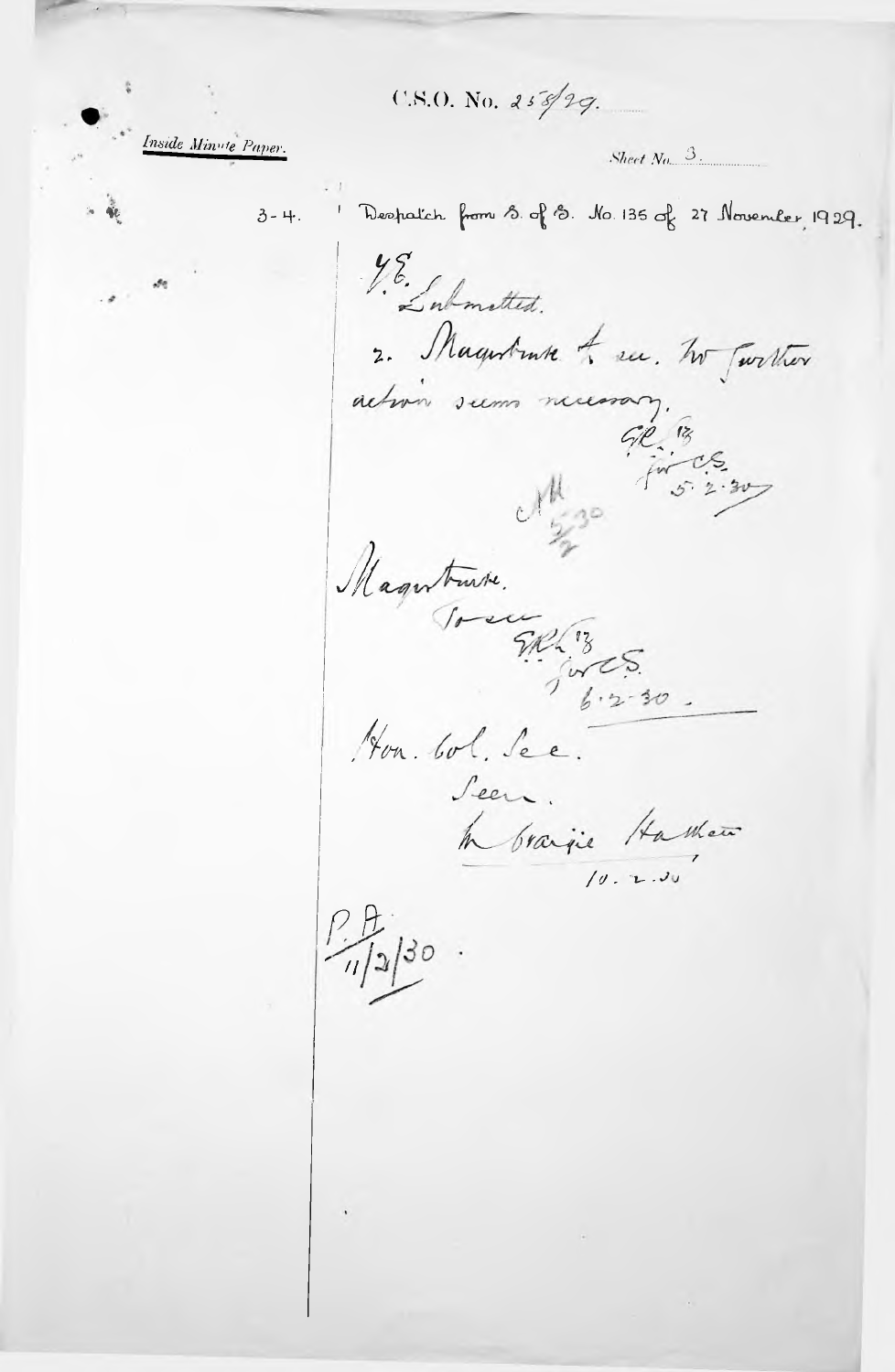FALKLAND ISLANDS.

| C.S. No |
|---------|
|         |

## MEMO.

| Departmental Number. | A.R. Hoare |
|----------------------|------------|
|                      |            |

. . . . . . . . . . . . . . . . .

. . . . . . . . . . . . . . *. .* . . Date...........

Th June 1929 Hon. Colonial Secretary Hon. Colonial Secretary

Reference Numbers.

> I have the honour to inform you that while I was lately acting as Magistrate a case came before me of revolting cruelty to a sheep. The two boys concerned had been convicted only six.months before of cruelty to ducks. In sentencing the boys <sup>I</sup> stated that <sup>I</sup> should recommend that the Government should send such cases and juvenile offenders in general where deemed advisable - to England for a period of years in a Reformatory or Borstal Institution.

2. I now put forward the matter for consideration.

 $Rf147$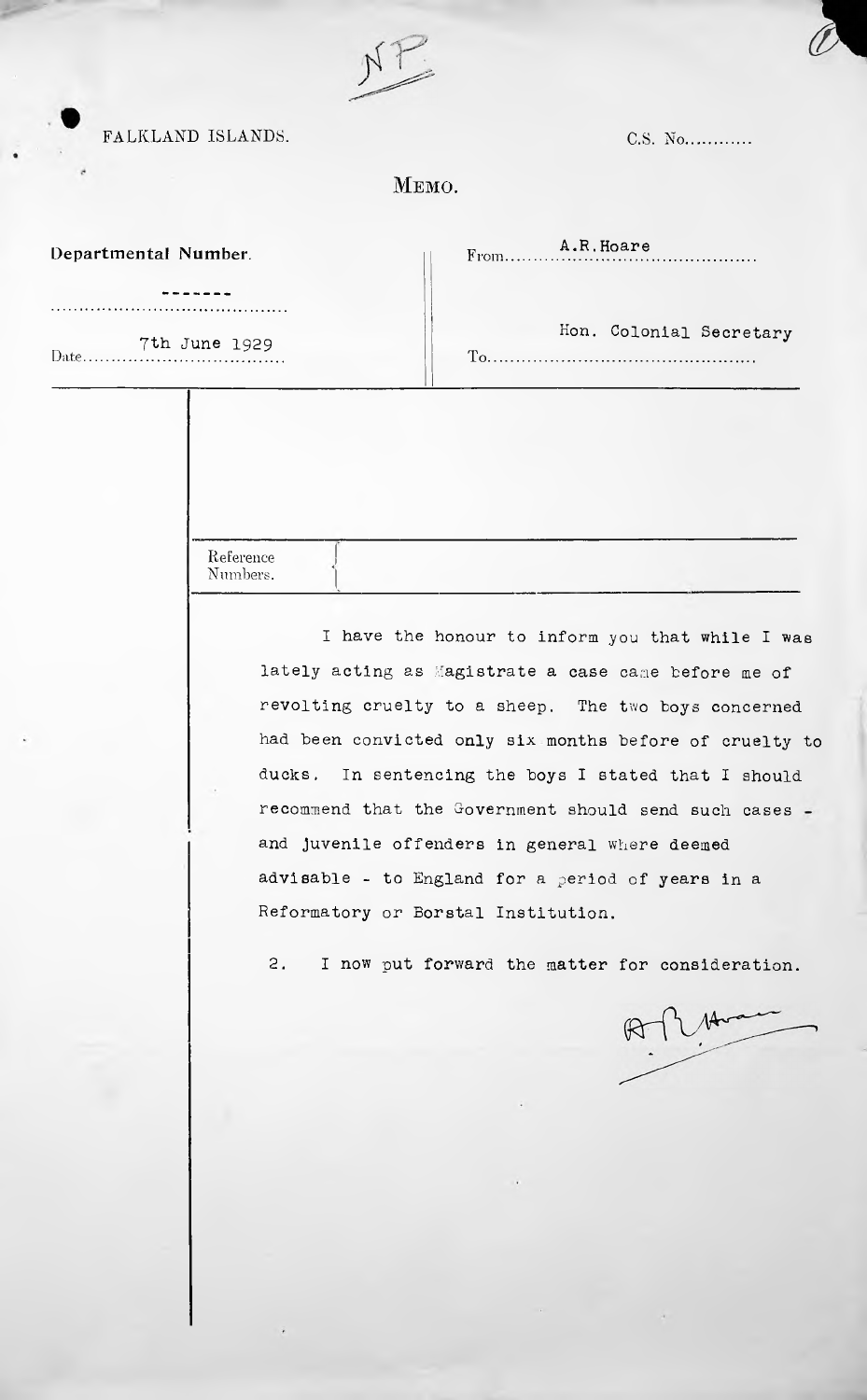GOVERNMENT HOUSE, STANLEY. 25

*©*

FALKLAND ISLANDS. 21st June, 1929.

NO. 139.

Sir,

<sup>I</sup> have the honour to request that you will forward me particulars of the Reformatories and Bostai Institution in England and the approximate cost they charge for one boy per annum.

extremely difficult matter to deal with. 2. This request is made at the instigation of the Magistrate who informs me there is a youth in Port Stanley who appears to be incorrigible. As we have no institutions of this sort it is an

3. At the same time I shall be obliged if you will supply me with any Acts of Parliament which bear on this subject with a view to bringing in the necessary legislation if it is necessary.

*I* have the honour to be,

Sir,

Your most obedient huikble servant,

ARNOLD HODSON.

THE RIGHT HONOURABLE SIDNEY WEBB, P.C., M.P., SECRETARY OF STATE FOR THE COLONIES.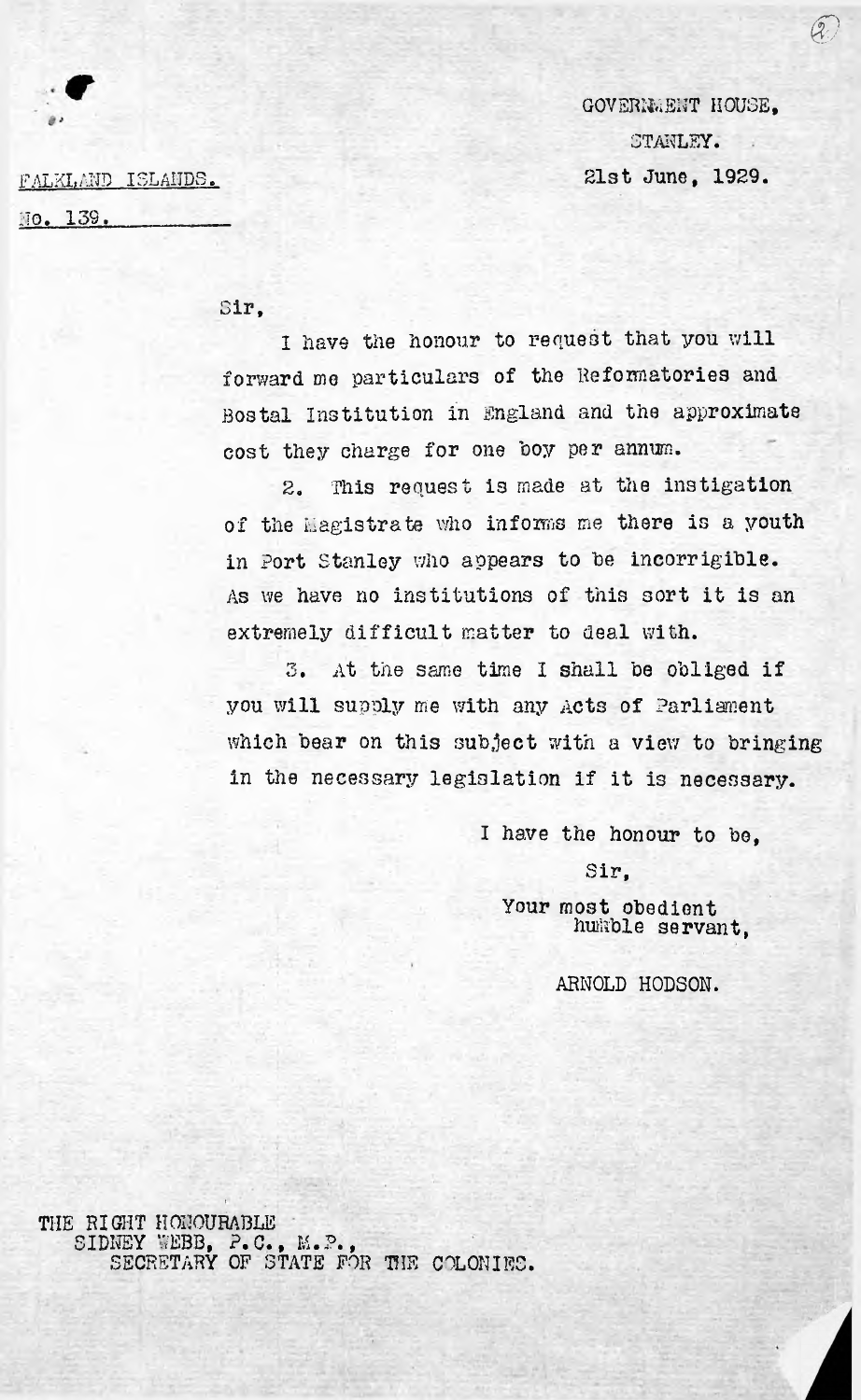

FALKLAND ISLANDS.  $10.135$ 

so aing street.

 $27$  November, 1929.

 $B<sub>L</sub>$ 

It is along panelble

 $\cup$ ir.

Red 2.

I have the honour to acknowledge the receipt of your deepatch no.139 of the 21st June regarding the youth in fort stanley who appears to be incorrigible and to inform you that I maye been in commanication with mis Majesty's rrison Commissioners on the subject.

It is, of course, clear there will hever  $\mathfrak{S}$ be enough lads of this description in the Colony to justify the establishment of a special institution. On the other hand, however, it is very undesirable that he should be committed to the local prison for sault offenders.

 $\mathbb{S}_{\bullet}$ In view of the fact that transportation from one Colony to another is no longer legal, it would probably be difficult to justify the compulsory transfer of a youth from the Falkland Islands to the nearest Colony that possessed a suitable Reformatory or Training Chool.

Mis Majesty's Prison Commissioners have  $4.$ suggested that probably the best procedure would be for some suitable person corresponding to a Probation Officer in this country, to persuade the lad to sign on with some ocean-going steamer calling

G. VENIOR

ARACLD INCORDED EDGE C. M. C.

etc., etc., etc.